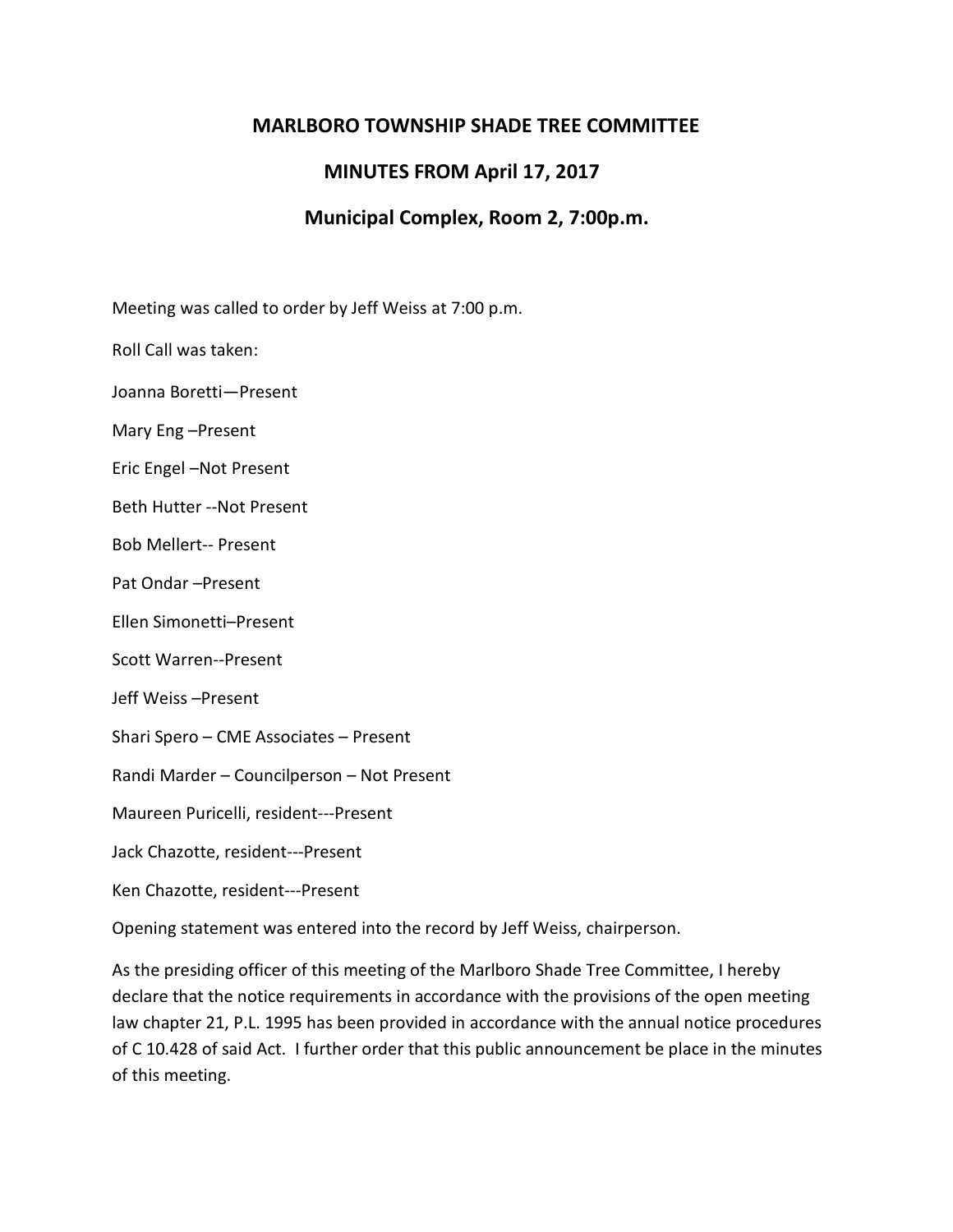The minutes from the March meeting were approved.

#### **Open items from the meeting**

- **Five Year Forestry Plan –**The committee has submitted the application to the State of New Jersey for a full grant to help fund our third 5-year plan and has received verbal approval.
- **Arbor Day –** Date is set for April 29 at 10:00 a.m. at the Marlboro Community Garden on Tennent Road, at which time a pin oak tree will be planted in the area adjacent to the garden. Mayor Hornik has prepared a proclamation for the occasion and he will be present for the ceremony. Jeff Weiss has ordered 200 tree seedlings for distribution to attendees who are interested.
- **Annual Accomplishment Report**—The annual accomplishment report for 2016 that Jeff Weiss completed and sent to the State of New Jersey has now been approved.
- **Tree City USA Renewal--** The application for renewal of Tree City USA status has been approved for the ninth consecutive year. A flag, a hat, and several poster strips have been received for publicity purposes.
- **Earth Day**—Date and time are set for April 22, 12:00-2:00pm. at Whole Foods. The committee will assist with activities for the children. Information about tree benefits and problems will be available, and tree seedlings, pails and shovels will be distributed by members of the committee.
- **Marlboro Dinosaur Day**---Date and time are set for April 23, 12:00-2:30pm. at the Recreation Center. Seedlings, pails and shovels will be distributed.
- **Beautification Day**---Date and time are set for May 20, 10:00 a.m. to 1:00 p.m. at the Recreation Center.

### • **Community Garden**—

- 1. Eagle Scout Jack Chazotte presented his proposal to build a bulletin board and four new free-standing bins for holding brown materials for composting. After several suggestions were made, the plan was enthusiastically accepted by the committee. Completion is anticipated for the end of May or sometime in June. Jack will receive assistance from other Eagle Scout volunteers and his father, Ken Chazotte.
- 2. The committee set Arbor Day, April 29, as the last date for gardeners to pay the required fee. Any plots that have not been rented by that date will be reassigned to someone on the waiting list.